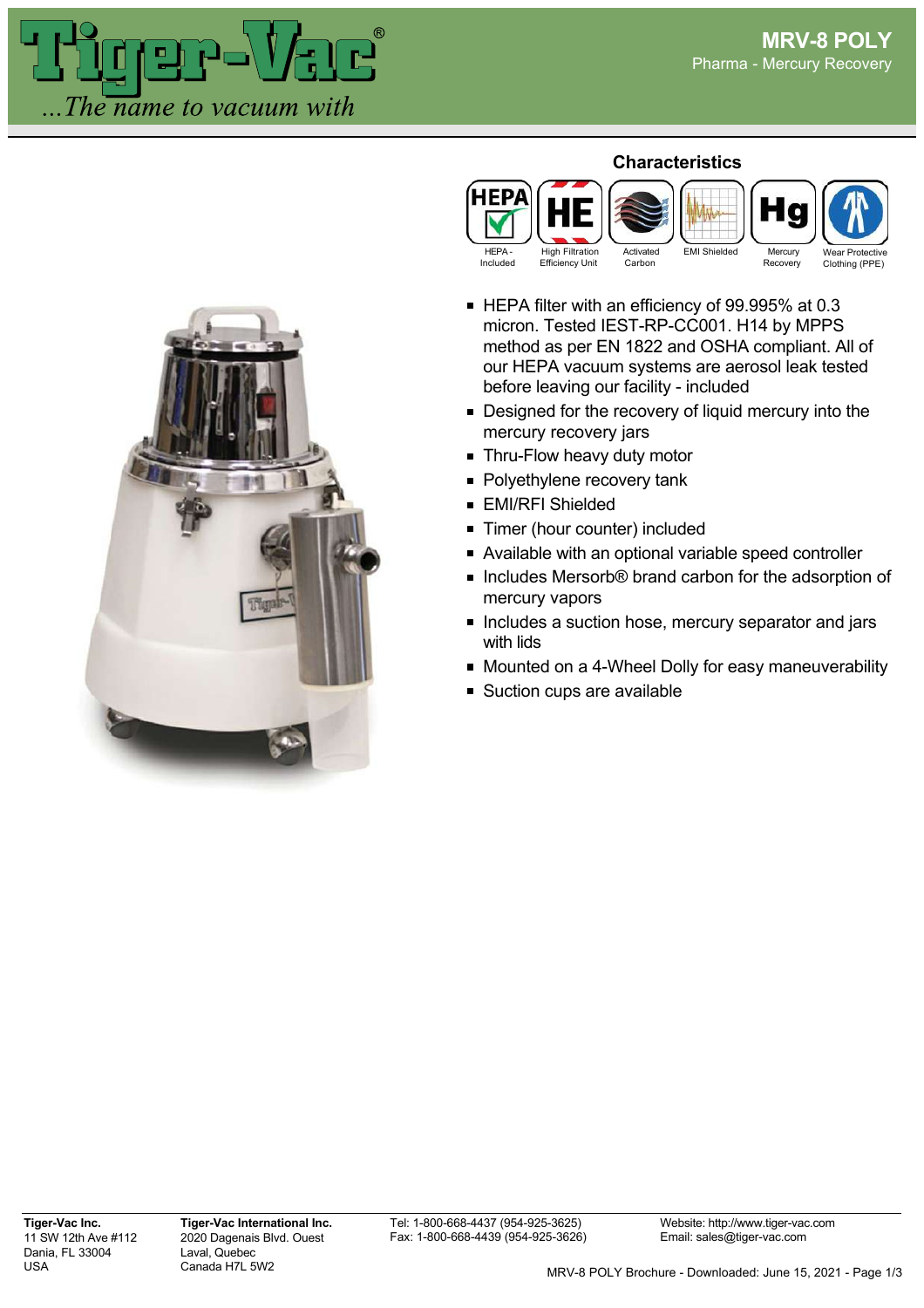## **Specifications**

| <b>MRV-8 POLY</b>                                                       | 110116A                      |
|-------------------------------------------------------------------------|------------------------------|
| <b>Model Name</b>                                                       | MRV-8 POLY                   |
| <b>Type (Powerhead)</b>                                                 | Electric                     |
| <b>Voltage</b>                                                          | 120 V                        |
| <b>Hertz</b>                                                            | 60 Hz                        |
| <b>Phase</b>                                                            | Single                       |
| Wattage                                                                 | 1000 W                       |
| <b>Power</b>                                                            | 1.3 HP                       |
| <b>Amperage</b>                                                         | 8.5 A                        |
| <b>Air Flow</b>                                                         | <b>120 CFM</b>               |
| <b>Vacuum Pressure</b>                                                  | 95 " $H_2$ 0                 |
| <b>Sound Level</b>                                                      | 70 dB(A)                     |
| <b>Plug Type</b>                                                        | 120V                         |
| <b>Suction Inlet</b>                                                    | 1.5"                         |
| <b>Cart Type</b>                                                        | 4 Wheel Dolly (4W)           |
| <b>Filter Cleaning</b>                                                  | None                         |
| <b>Recovery Capacity - Liquid Mercury</b>                               | 20 oz                        |
| Length                                                                  | 18"                          |
| <b>Width</b>                                                            | 18"                          |
| <b>Height</b>                                                           | 26 "                         |
| <b>Weight (Vacuum Only)</b>                                             | 44 lb.                       |
| <b>Cord Length</b><br>Discovered that an<br>$\mathcal{L} = \mathcal{L}$ | 35 ft.<br>من به من ماله فرود |

se note that specifications are subject to change without notice